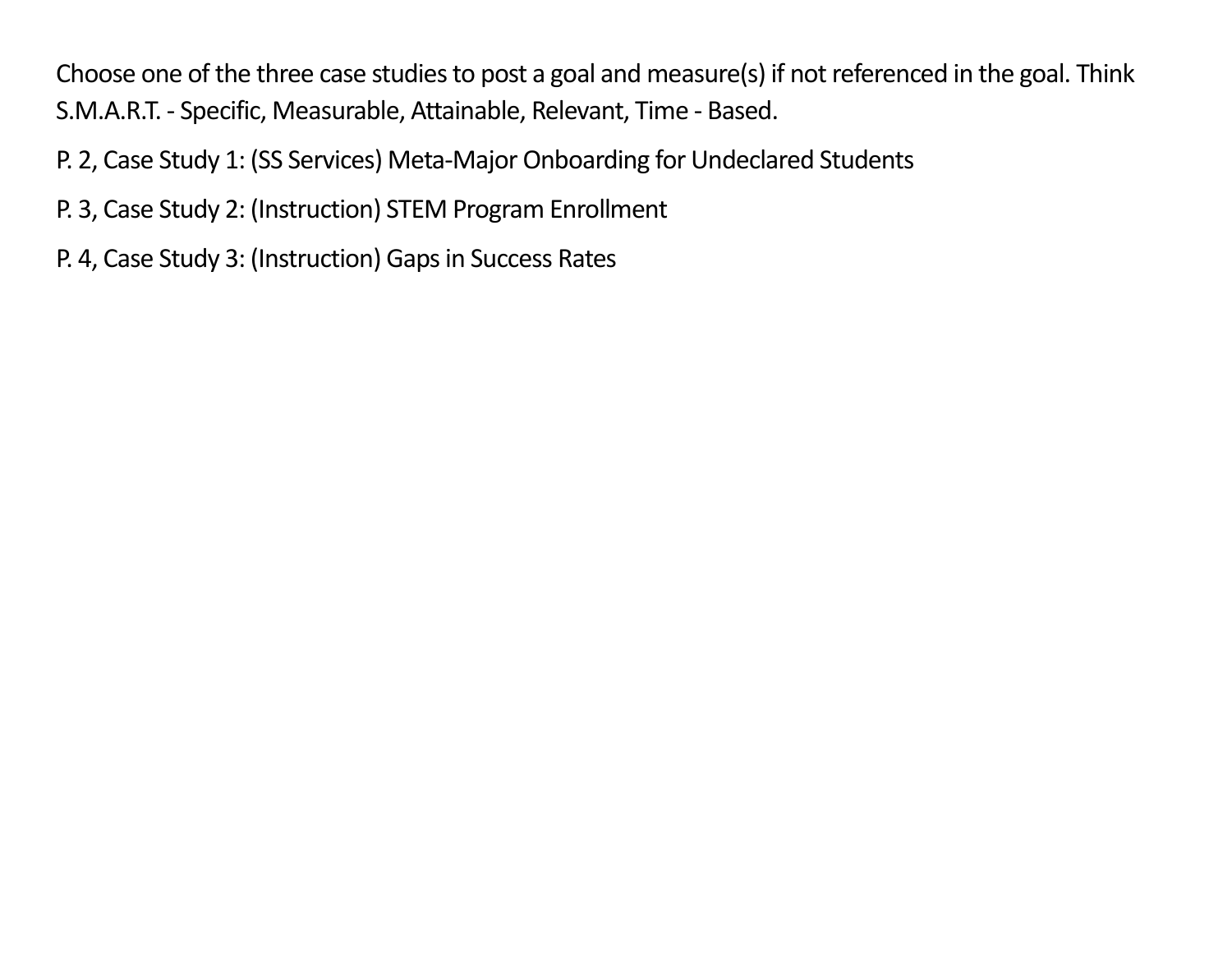## CASE STUDY 1: META-MAJOR ONBOARDING FOR UNDECLARED STUDENTS

Post a goal and measure(s) if not referenced in the goals. Think S.M.A.R.T – Specific, Measurable, Attainable, Relevant, Time-Based.

Observation: Thirty percent of first-time students whose goal is to transfer have not declared a major or are undecided. How can Counseling support students in getting on a pathway?

**Goal: Increase the percentage by \_\_ % of first-year students who have declared a meta-major by the end of their x timeline.**

**Increase the share of transfer-seeking firsttime students who have a declared major from 70% to 95% by the end of the first semester.**

**GOAL: Increase the number of first-year students intending to transfer to declare a major to XX%**

**(specific, measurable, attainable?) by the end of year (attainable?, time -based** 

**relevant)**

**Goal: Increase the rate of transfer of firsttime students by x %.**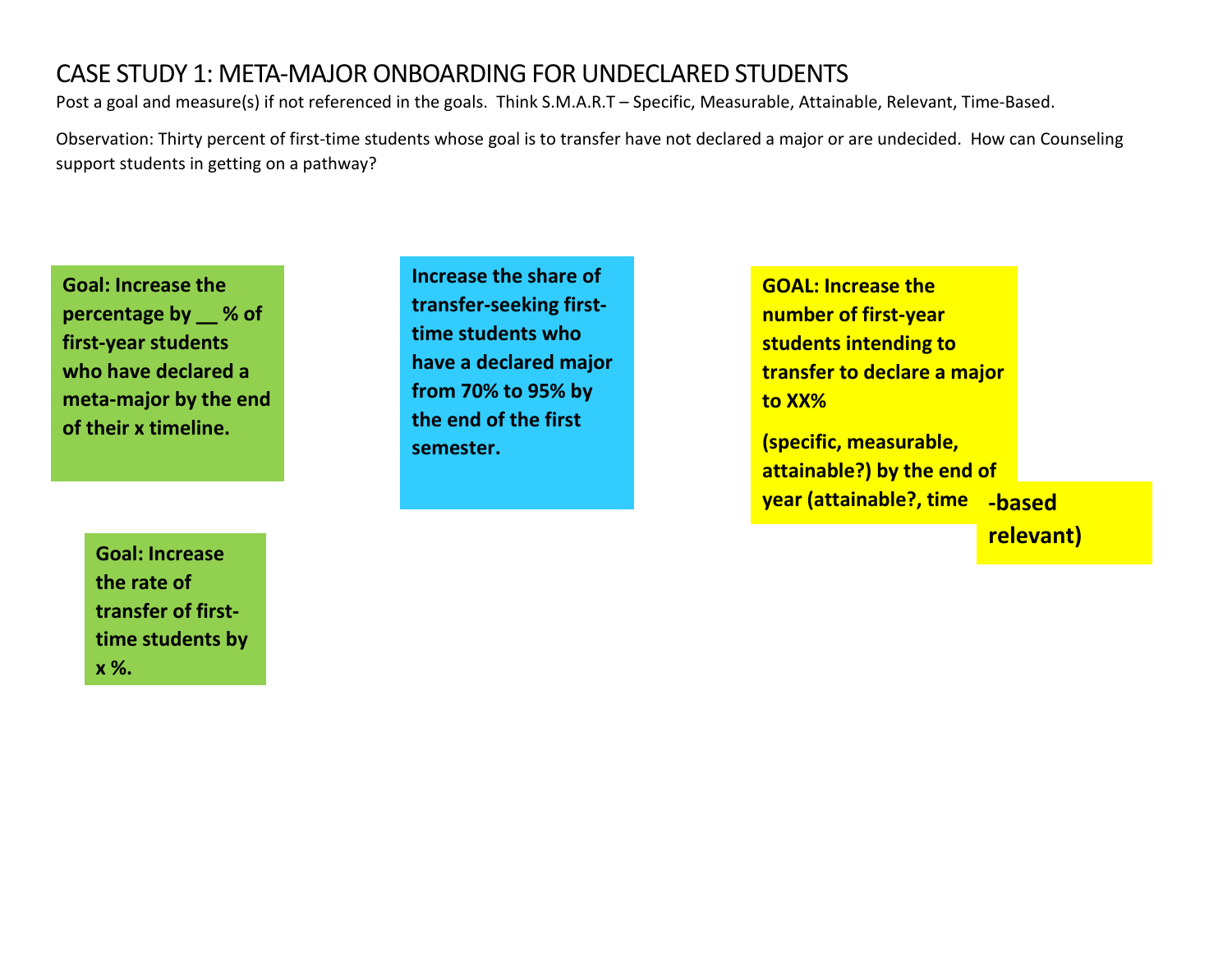## CASE STUDY 2: STEM PROGRAM ENROLLMENT

Post a goal and measure(s) if not referenced in the goals. Think S.M.A.R.T – Specific, Measurable, Attainable, Relevant, Time-Based.

Observation: Enrollment number show that fewer men of color are taking courses required for STEM majors. What may be contributing factors that are impeding men of color from accessing STEM majors/career paths, and what can be done differently?

**GOAL 1: Increase number of male students of color enrolled in STEM courses by x% over the next 5 years.**

> **Implementation Step: Bring male SoC ambassadors/peer mentors to high schools to recruit students into STEM.**

**Implementation step to goal 1): Identify and address the contributing factors in limiting enrollments of male students of color in STEM.**

**trends. Create a networking learning community for folks of color in STEM by 2022, led by an experienced faculty members. (\*Implementation step)**

**Implementation: Involve PRIE in requesting data collection to determine factors; conduct research project to identify**